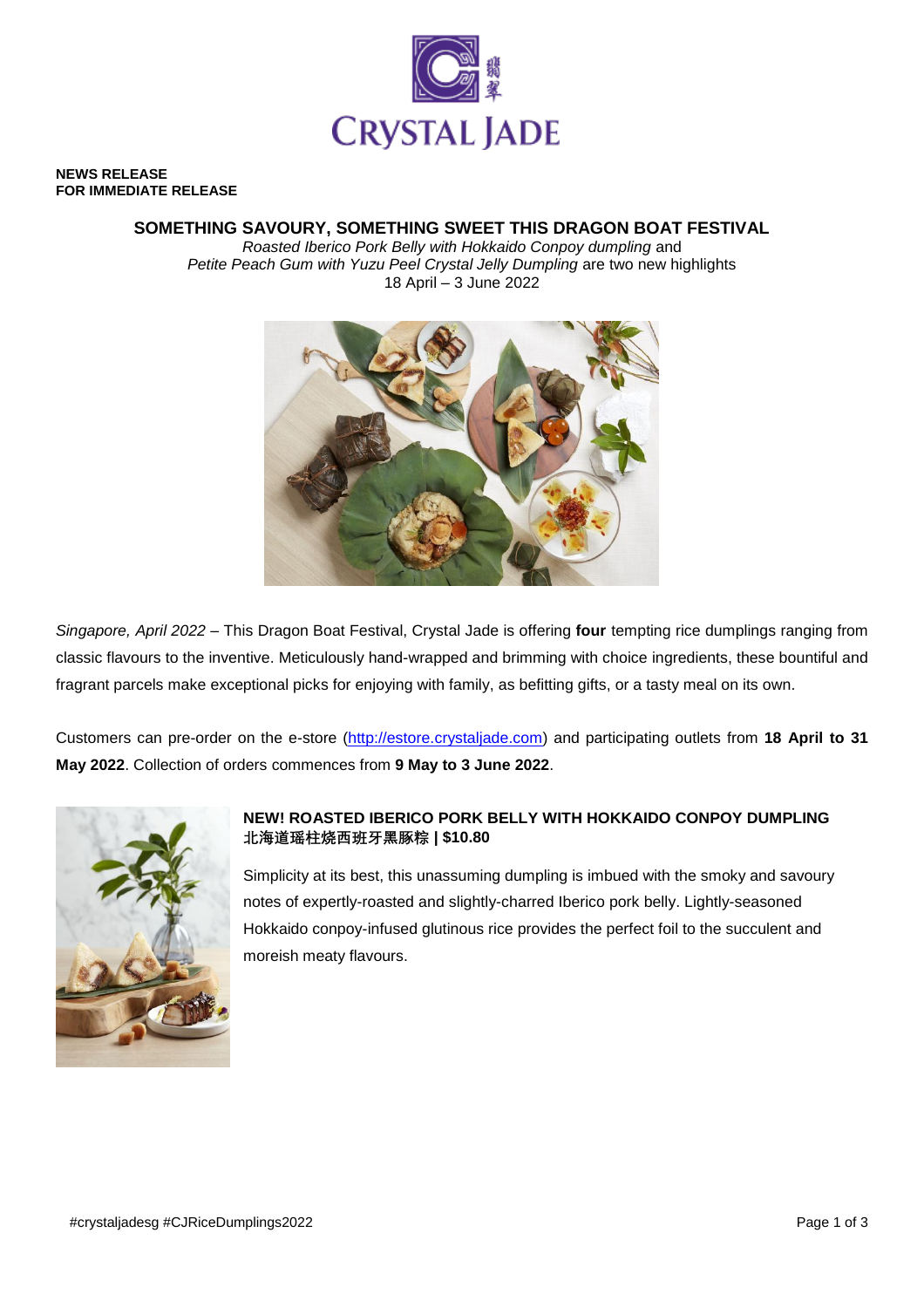

# **NEW! PETITE PEACH GUM WITH YUZU PEEL CRYSTAL JELLY DUMPLING 日本柚子 桃胶水晶粽 (3PCS) | \$7.80**

Riding on the success of last year's dessert dumpling rendition, the stellar team of chefs has crafted a new offering studded with nourishing peach gum, wolfberries and yuzu peel – this citrusy twist on the usually rice-filled dumpling is best savoured chilled and looks set to be a hit among adults and kids.



*Abalone with Hokkaido Conpoy Rice Dumpling in Traditional Hong Kong-style & Classic Five-Spice Marinated Pork Rice Dumpling*

# **ABALONE WITH HOKKAIDO CONPOY RICE DUMPLING IN TRADITIONAL HONG KONG-STYLE 港式鲍鱼全家宝裹蒸粽 | \$22.80**

Presented in a rectangular parcel shape, this Hong Kong-style dumpling is enveloped by an inner layer of reed leaves, then wrapped again with a large lotus leaf. With over eight ingredients, this upsized deluxe dumpling is robust in flavour thanks to the addition of a whole eight-head abalone, top quality Hokkaido conpoy, roast pork and roast duck among others.

## **CLASSIC FIVE-SPICE MARINATED PORK RICE DUMPLING 五香咸肉粽** | **\$9.80**

Moist and savoury, this perennial favourite bears the unmistakable aroma of five-spice powder. It includes the essentials of a classic dumpling – fragrant glutinous rice, juicy pork chunks, sweet chestnuts, salted egg yolk and mung beans.

## **PROMOTIONS**

#### *Trio Bundle | \$31.40*

- 2 x Roasted Iberico Pork Belly with Hokkaido Conpoy Dumpling
- 1 x Classic Five-Spice Marinated Pork Rice Dumpling

#### *Exclusively for Jadeite, Citi & UOB cardmembers*:

- **Instore:** 15% off with any purchase of Trio Bundle
- **E-store:** 12% off any rice dumpling purchase with additional 3% off with promo code **22RD3**